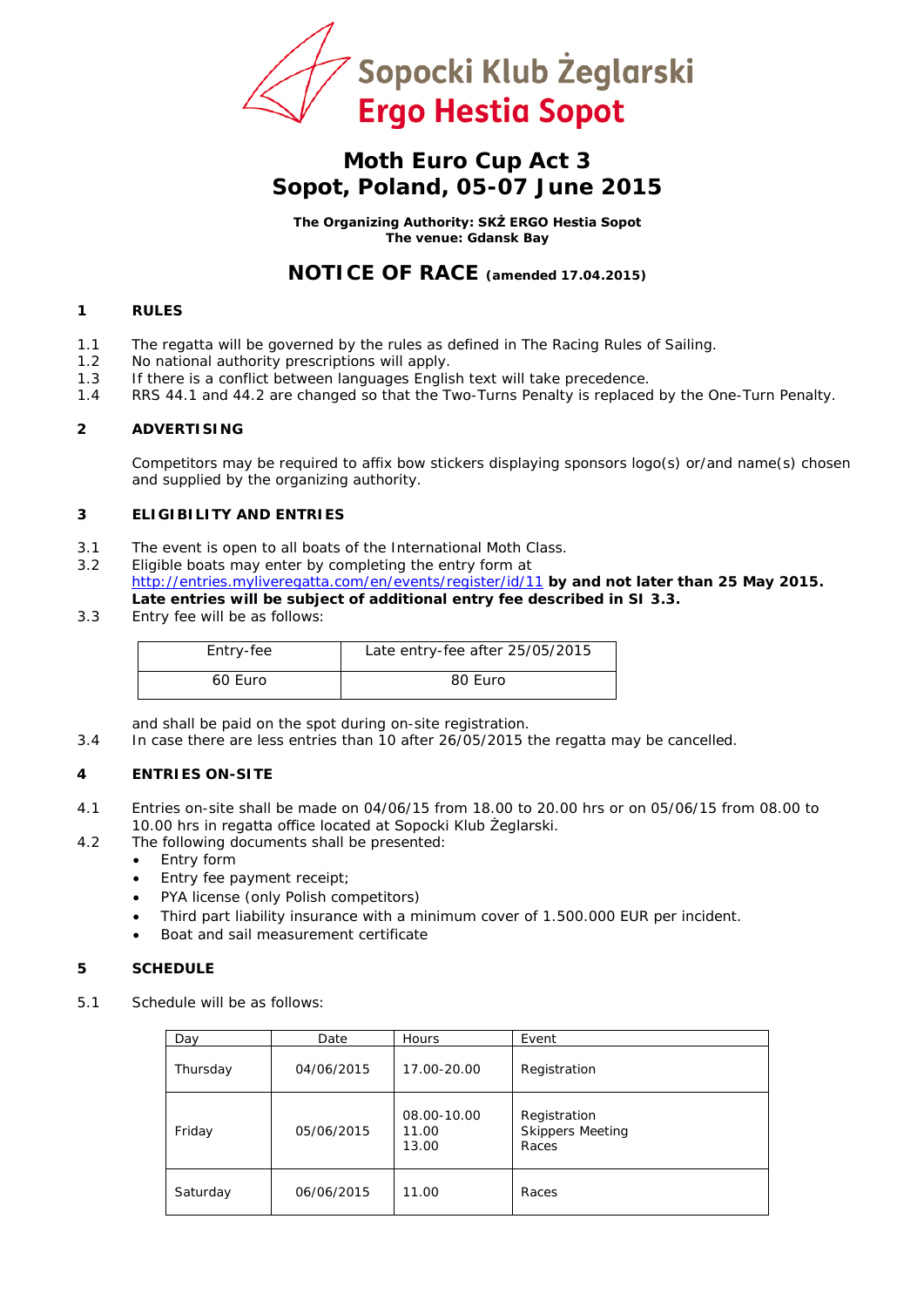| 11.00<br>Races<br>07/06/2015<br>Sunday<br>Prize giving (or earlier, if possible)<br>16.00 |
|-------------------------------------------------------------------------------------------|
|-------------------------------------------------------------------------------------------|

- 5.2 The total number of 12 races is scheduled.<br>5.3 There will be no warning signal made after
- 5.3 There will be no warning signal made after 14.30 on Sunday 7th July 2015

#### **6 MEASUREMENT**

Boats may be subject to inspections at any time during the regatta.

#### **7 SAILING INSTRUCTIONS**

The Sailing Instructions will be available at the registration.

#### **8 VENUE**

Attachment A shows the location of the regatta venue and the racing area.

#### **9 COURSES**

The courses will be Windward/Leeward as described in the Sailing Instructions.

#### **10 SCORING**

- 10.1 A minimum of three races will be completed to constitute a regatta.
- 10.2 When fewer than 5 races have been completed, a boat's series score will be the total of her race score
- 10.3 When from 5 to 8 races have been completed, a boat's series score will be the total of her race scores excluding her worst score.
- 10.4 When 9 or more races have been completed, a boat's series score will be the total of her race scores excluding her two worst scores.
- 10.5 The 'Grand Prix' (Lapped Finish) procedure will be used. This procedure will be described in the Sailing Instructions.

#### **11 SUPPORT BOATS**

Support boats shall be registered with the organizing authority and will be required to comply with local legislation.

#### **12 MEDIA RIGHT**

By participating in the regatta competitors automatically grant the organizing authority and their sponsors the right in perpetuity to make, use and show, from time to time at their discretion, any motion pictures and live, taped or filmed television and other reproductions of the athlete during the period of competition without compensation.

#### **13 PRIZES**

Prizes will be awarded to the top three competitors overall.

#### **14 DISCLAIMER OF LIABILITY**

Competitors participate in the regatta entirely at their own risk. See rule 4, Decision to Race. The organizing authority will not accept any liability for material damage or personal injury or death sustained in conjunction with or prior to, during, or after the regatta.

#### **15 FURTHER INFORMATION**

For the further information please contact: **Piotr Oleksiak** Sopocki Klub Żeglarski 81 – 731 Sopot, ul. Hestii 3 Phone +4858 5557202 Fax +4858 5557201 e-mail: [info@skz.sopot.pl](mailto:info@skz.sopot.pl) web: [www.skz.sopot.pl](http://www.skz.sopot.pl/)